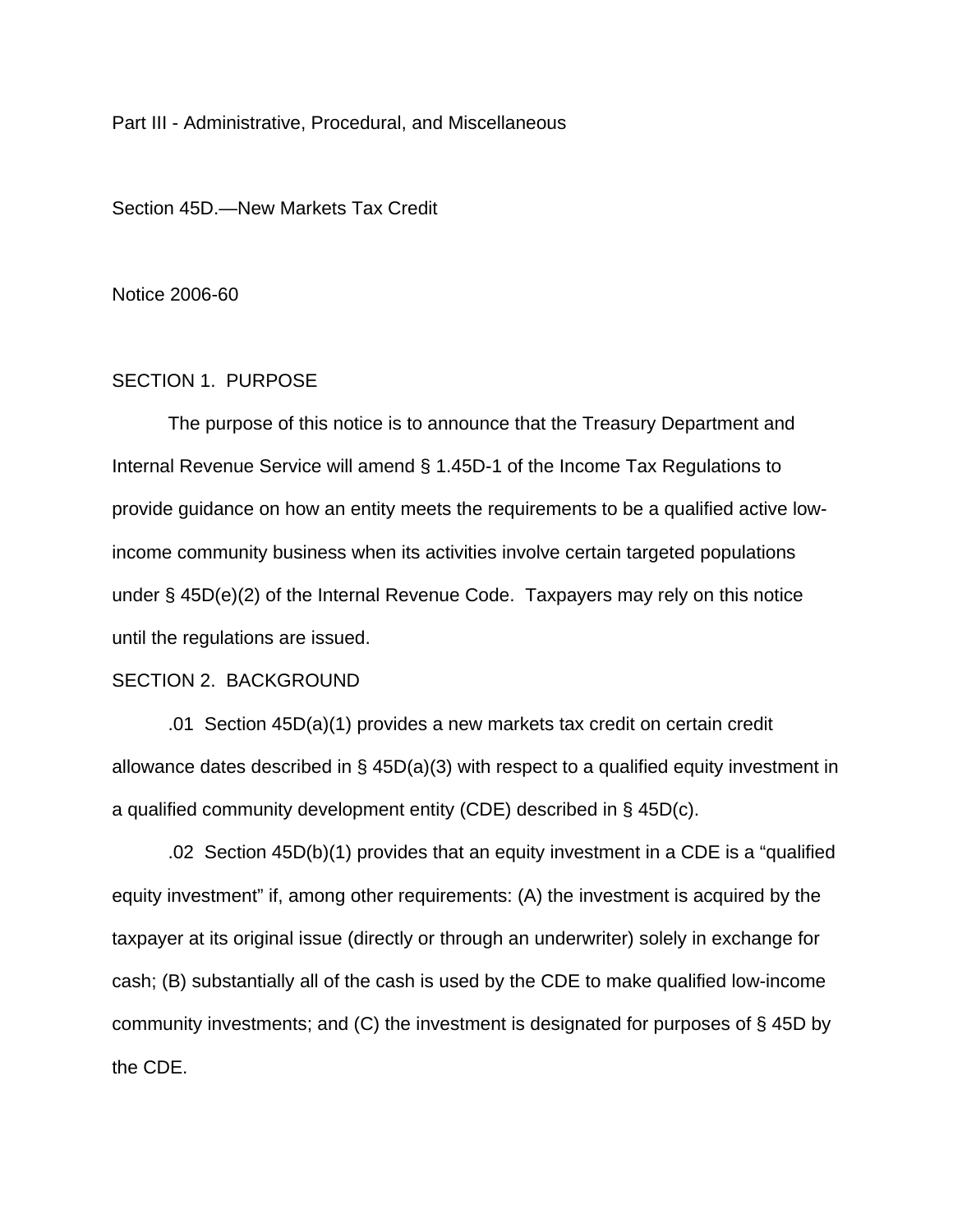.03 Under § 45D(b)(2), the maximum amount of equity investments issued by a CDE that may be designated by the CDE as qualified equity investments shall not exceed the portion of the new markets tax credit limitation set forth in  $\S$  45D(f)(1) that is allocated to the CDE by the Secretary under  $\S$  45D(f)(2).

 $.04$  Section 45D(c)(1) provides that an entity is a CDE only if, among other requirements, the entity is certified by the Secretary as a CDE.

 .05 Section 45D(d)(1) provides that the term "qualified low-income community investment" (QLICI) means: (A) any capital or equity investment in, or loan to, any qualified active low-income community business (QALICB) (as defined in § 45D(d)(2)); (B) the purchase from another CDE of any loan made by the entity that is a QLICI; (C) financial counseling and other services specified in regulations prescribed by the Secretary to businesses located in, and residents of, low-income communities; and (D) any equity investment in, or loan to, any CDE.

 .06 Under § 45D(d)(2), a QALICB is any corporation (including a nonprofit corporation) or partnership if, among other requirements, (i) at least 50 percent of the total gross income of the entity is derived from the active conduct of a qualified business within any low-income community, (ii) a substantial portion of the use of the tangible property of the entity (whether owned or leased) is within any low-income community, and (iii) a substantial portion of the services performed for the entity by its employees are performed in any low-income community.

 .07 Under § 45D(d)(3), with certain exceptions, a qualified business is any trade or business. The rental to others of real property is a qualified business only if, among other requirements, the real property is located in a low-income community.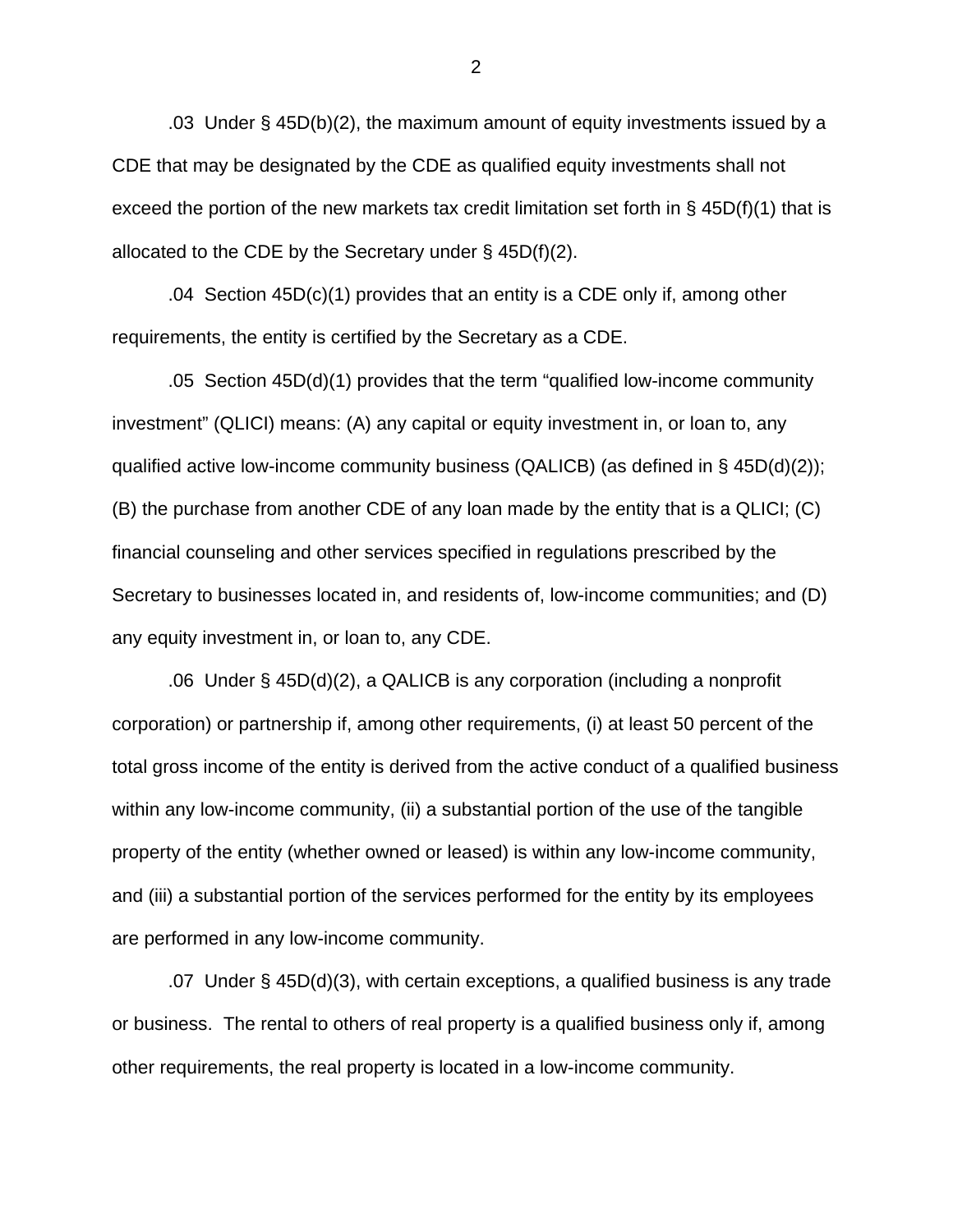.08 Section 221 of the American Jobs Creation Act of 2004 (P.L. 108-357) amended § 45D(e)(2) to provide that the Secretary shall prescribe regulations under which one or more targeted populations (within the meaning of § 103(20) of the Riegle Community Development and Regulatory Improvement Act of 1994 (12 U.S.C. 4702(20))) may be treated as low-income communities. The regulations shall include procedures for determining which entities are QALICBs with respect to those populations.

 .09 The term "targeted population," as defined in 12 U.S.C. 4702(20) and 12 C.F.R. 1805.201, means individuals, or an identifiable group of individuals, including an Indian tribe, who (A) are low-income persons; or (B) otherwise lack adequate access to loans or equity investments. Under 12 U.S.C. 4702(17) as interpreted by 12 C.F.R. 1805.104, the term "low-income" means having an income, adjusted for family size, of not more than (A) for metropolitan areas, 80 percent of the area median family income; and (B) for non-metropolitan areas, the greater of (i) 80 percent of the area median family income; or (ii) 80 percent of the statewide nonmetropolitan area median family income.

.10 Section 101(a) of the Gulf Opportunity Zone Act of 2005 (Pub. L. 109-135) (the Act) added new § 1400M(1), which provides that the Gulf Opportunity Zone (GO Zone) is that portion of the Hurricane Katrina disaster area determined by the President to warrant individual or individual and public assistance from the Federal Government under the Robert T. Stafford Disaster Relief and Emergency Assistance Act by reason of Hurricane Katrina.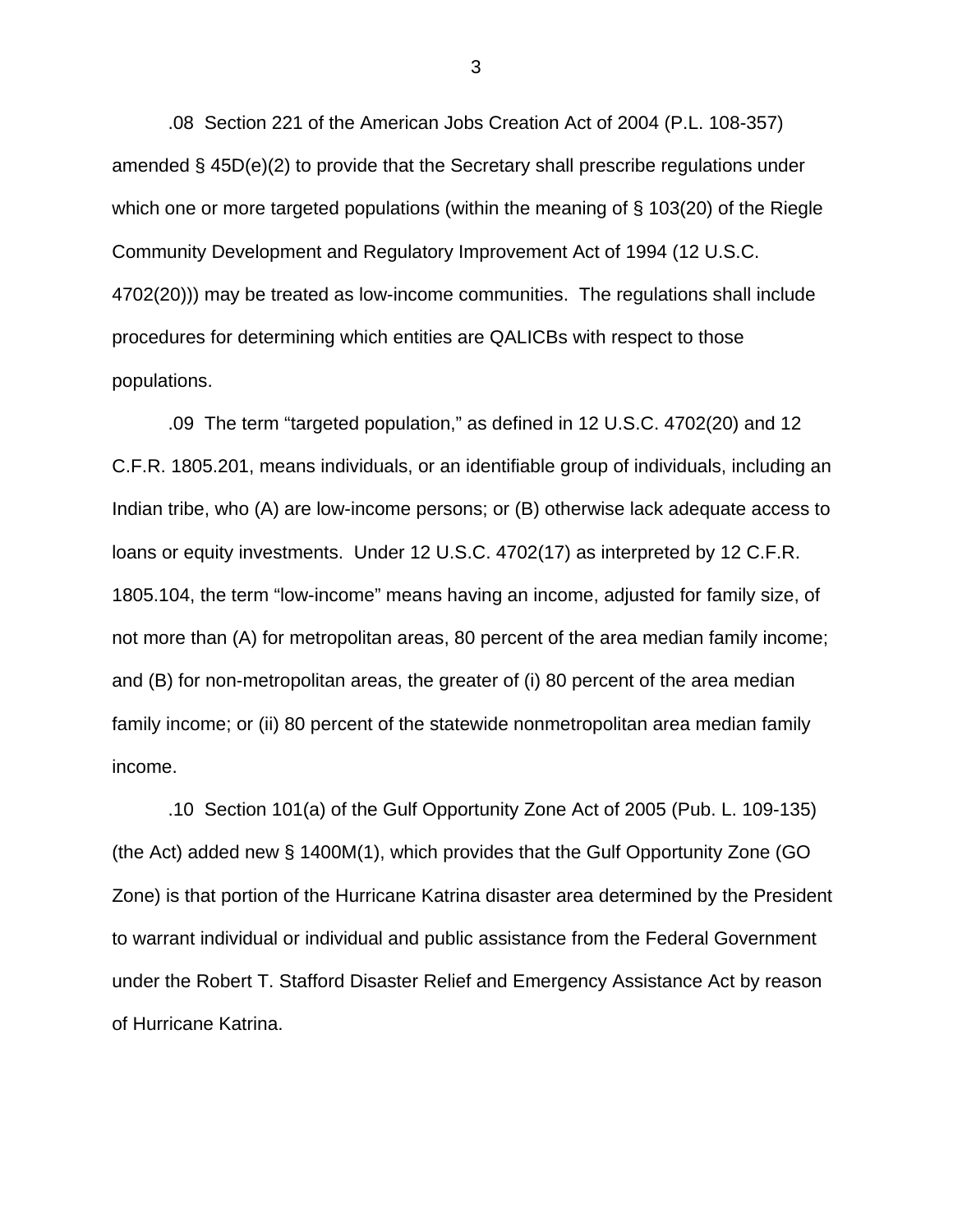.11 Section 1400M(2) provides that the Hurricane Katrina disaster area is an area with respect to which a major disaster has been declared by the President before September 14, 2005, under section 401 of the Act by reason of Hurricane Katrina. After determination by the President that a disaster area warrants assistance pursuant to the Robert T. Stafford Disaster Relief and Emergency Assistance Act, the Federal Emergency Management Agency (FEMA) makes damage assessments. The categories for damage assessment in the wake of a hurricane are: flooded area, saturated area, limited damage, moderate damage, extensive damage, and catastrophic damage.

 .12 Under § 1400N(m)(1), a CDE shall be eligible for an allocation under § 45D(f)(2) of the increase in the new markets tax credit limitation described in § 1400N(m)(2) only if a significant mission of the CDE is the recovery and redevelopment of the GO Zone. Section 1400N(m)(2) provides that the new markets tax credit limitation otherwise determined under § 45D(f)(1) shall be increased by an amount equal to \$300,000,000 for 2005 and 2006 and \$400,000,000 for 2007, to be allocated among CDEs to make QLICIs within the GO Zone. CDEs may make such QLICIs under the existing rules of § 1.45D-1 or using the guidance contained in this notice.

 .13 On May 24, 2005, the Community Development Financial Institutions (CDFI) Fund published an advance notice of proposed rulemaking (ANPRM) (70 FR 29658) to seek comments from the public with respect to how targeted populations may be treated as eligible low-income communities under § 45D(e)(2). In response to the ANPRM, comments have been received making various suggestions relating to the definition of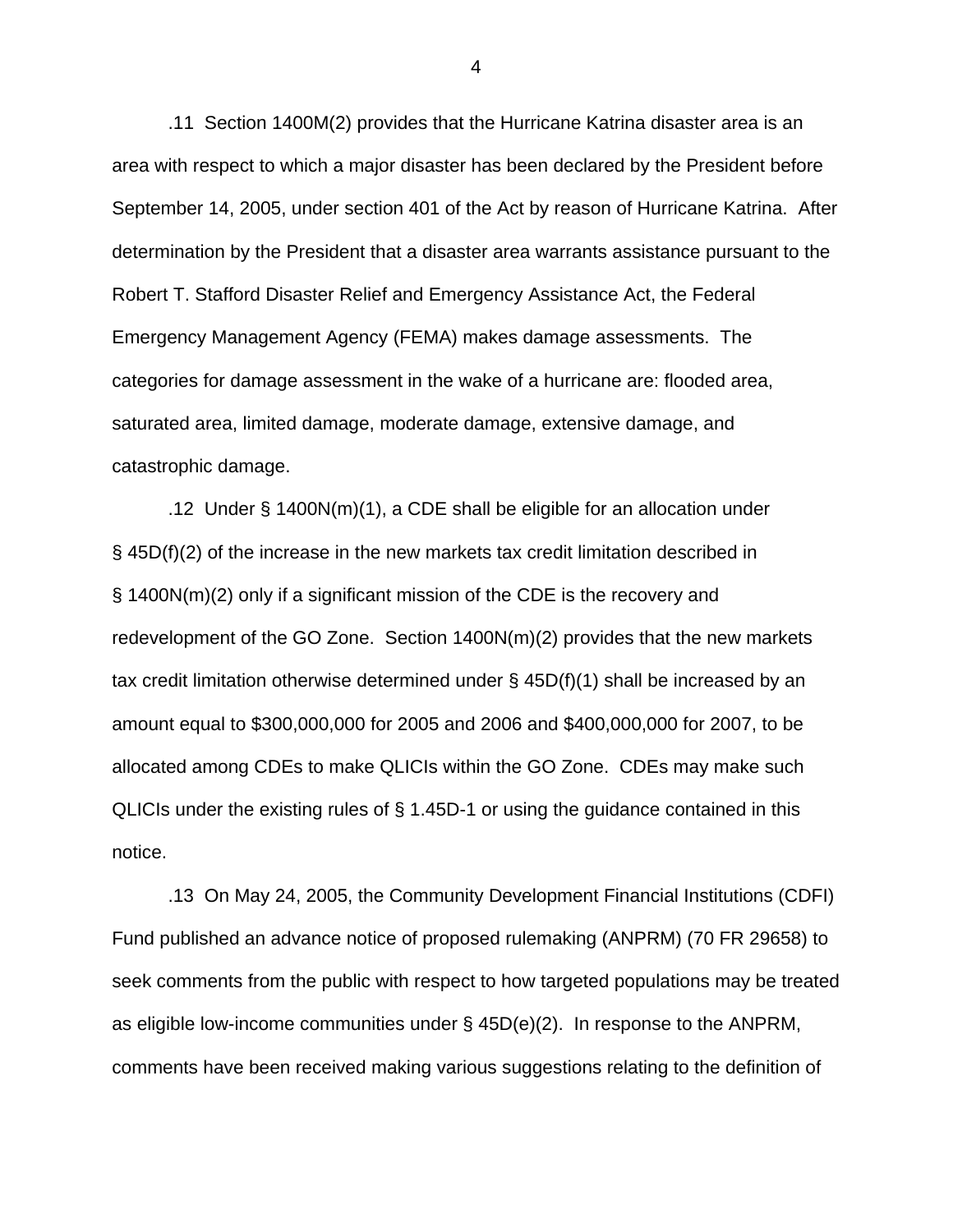the term "targeted populations" and proposing amendments to the requirements to be a QALICB under § 1.45D-1.

 .14 In conjunction with the publication of Income Tax Regulations specifying how an entity meets the requirements to be a QALICB when its activities involve certain targeted populations under § 45D(e)(2), the CDFI Fund shall provide additional guidance with respect to: (A) the definition of such targeted populations; and (B) administrative procedures relating to the certification of CDEs wishing to serve such populations. Taxpayers may rely upon this notice until such guidance is issued. SECTION 3. DISCUSSION

 .01 Notice of Proposed Rulemaking. The Treasury Department and Internal Revenue Service are developing regulations to provide guidance on how an entity meets the requirements to be a QALICB when its activities involve certain targeted populations under § 45D(e)(2). Taxpayers may rely on this notice until the regulations are issued. Based upon the statutory changes made by the American Jobs Creation Act of 2004 and in response to comments received in response to the CDFI Fund ANPRM, the Treasury Department and Internal Revenue Service expect to amend § 1.45D-1 to provide guidance consistent with this notice.

.02 Low-Income Community. Section 1.45D-1 will be amended to provide that, for purposes of § 45D(e)(2), targeted populations that will be treated as a low-income community are individuals, or an identifiable group of individuals, including an Indian tribe, who are low-income persons as defined in section 3.03 of this notice or who are individuals who otherwise lack adequate access to loans or equity investments as defined in section 3.04 of this notice.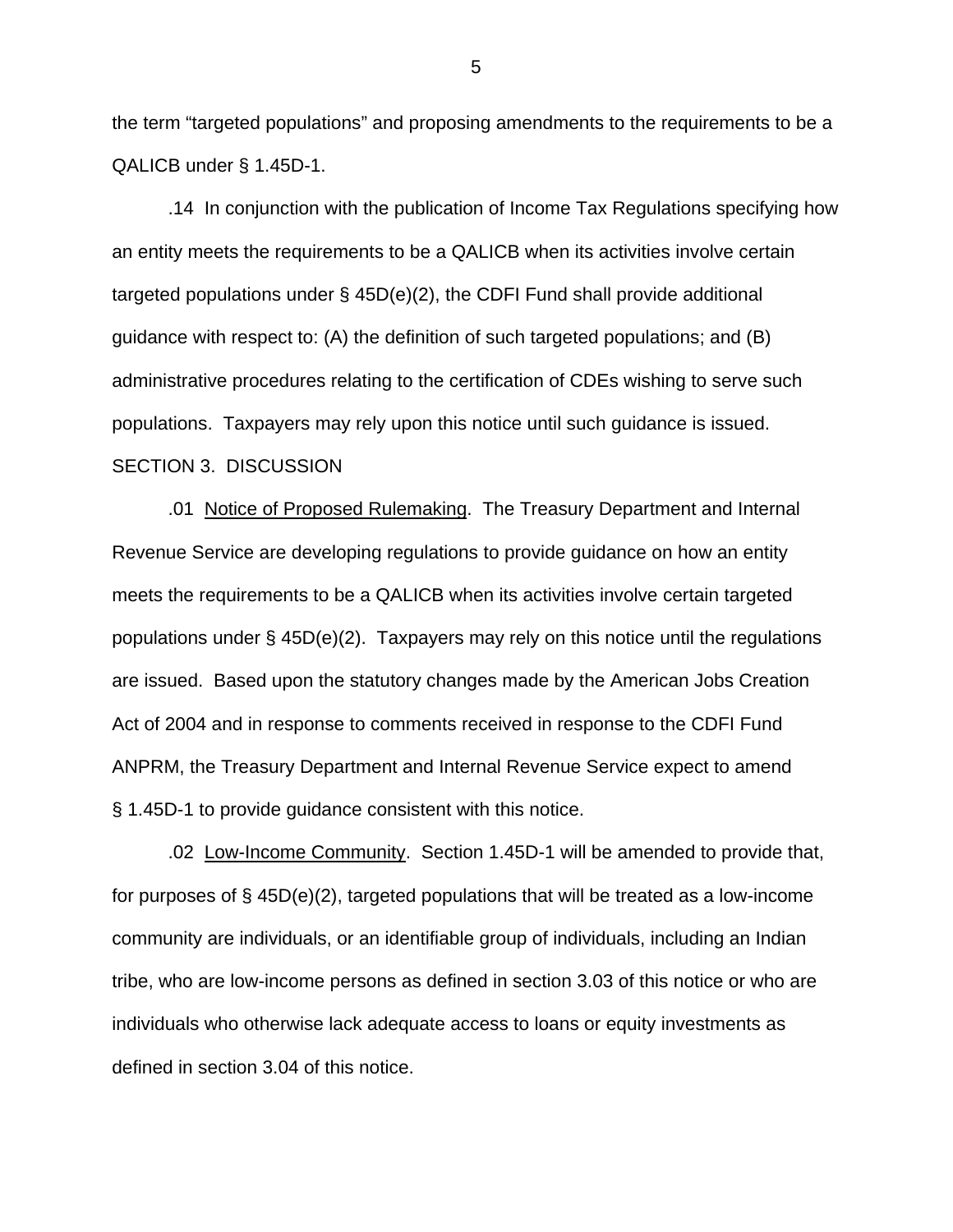.03 Low-Income Persons.

(1) Definition. For purposes of  $\S$  45D(e)(2), an individual shall be considered to be low-income if the individual's family income, adjusted for family size, is not more than (A) for metropolitan areas, 80 percent of the area median family income; and (B) for non-metropolitan areas, the greater of (i) 80 percent of the area median family income; or (ii) 80 percent of the statewide nonmetropolitan area median family income.

(2) QALICB Requirements for Low-Income Targeted Populations.

(a) In general. Section  $1.45D-1(d)(4)(A)$ , (B), and (C) will be amended to provide that a QALICB for low-income targeted populations, with respect to any taxable year, is a corporation (including a nonprofit corporation) or a partnership engaged in the active conduct of a qualified business as defined in § 1.45D-1(d)(5) if:

(i) at least 50 percent of the entity's total gross income for any taxable year is derived from sales, rentals, services, or other transactions with individuals who are lowincome persons for purposes of § 45D(e)(2),

(ii) at least 40 percent of the entity's employees are individuals who are lowincome persons for purposes of § 45D(e)(2), or

(iii) at least 50 percent of the entity is owned by individuals who are low-income persons for purposes of § 45D(e)(2).

 (b) Employee. The determination of whether an employee is a low-income person must be made at the time the employee is hired. If the employee is a lowincome person at the time of hire, that employee is considered a low-income person for purposes of § 45D(e)(2) throughout the time of employment, without regard to any increase in the employee's income after the time of hire.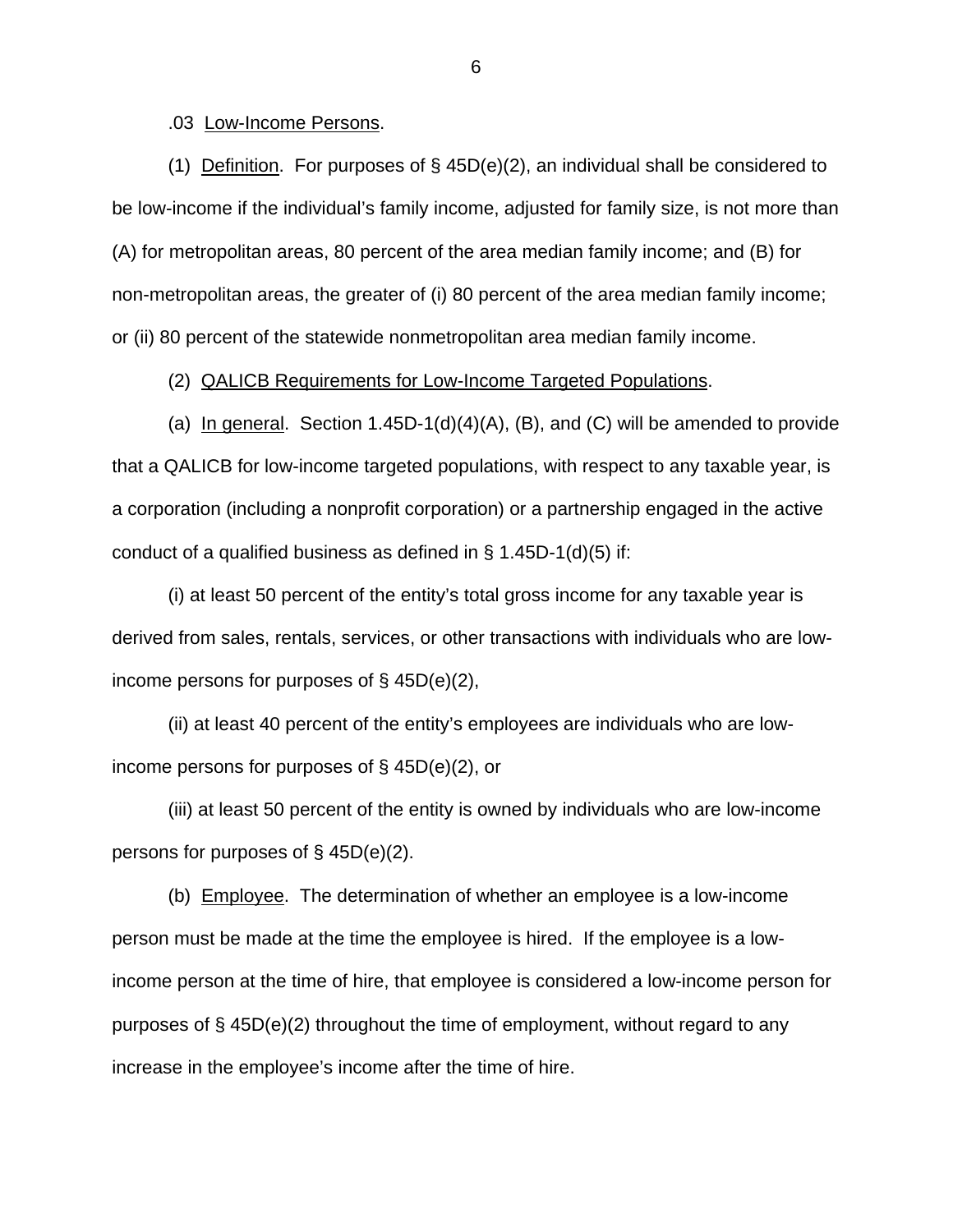(c) Owner. The determination of whether an owner is a low-income person must be made at the time the QLICI is made. If an owner is a low-income person at the time the QLICI is made, that owner is considered a low-income person for purposes of § 45D(e)(2) throughout the time the ownership interest is held by that owner.

(3) 120-Percent-Income Restriction.

(a) In general.

(i) In no case will an entity be treated as a QALICB under section 3.03 of this notice if the entity is located in a population census tract for which the median family income exceeds 120 percent of:

(A) in the case of a tract not located within a metropolitan area, the statewide median family income, or

(B) in the case of a tract located within a metropolitan area, the greater of statewide median family income or metropolitan area median family income (120 percent-income restriction).

(ii) The 120-percent-income restriction shall not apply to an entity located within a population census tract with a population of less than 2,000 if such tract is not located in a metropolitan area.

(iii) The 120-percent-income restriction shall not apply to an entity located within a population census tract with a population of less than 2,000 if such tract is located in a metropolitan area and more than 75 percent of the tract is zoned for commercial or industrial use.

(b) Population Census Tract Location.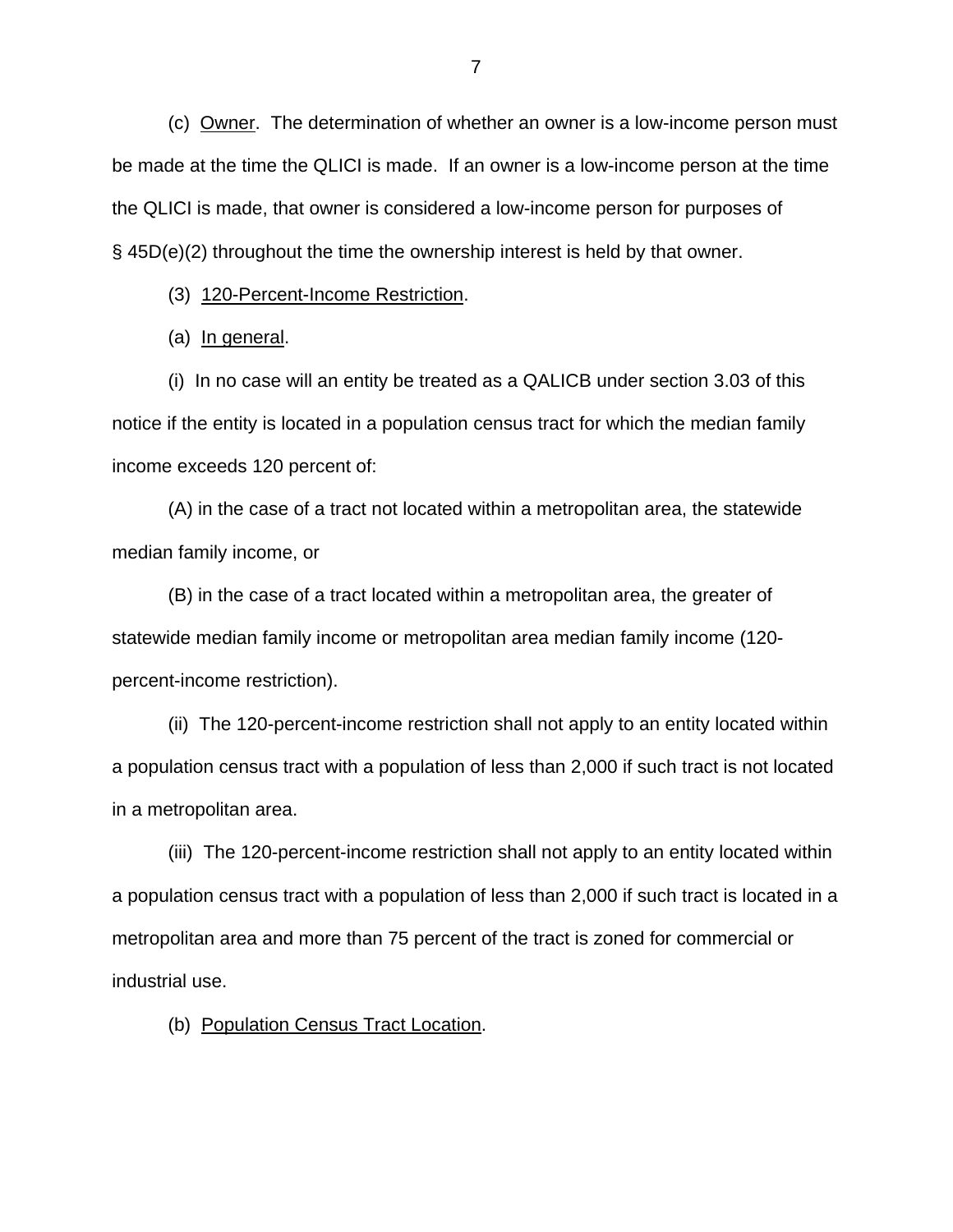(i) For purposes of the 120-percent-income restriction, an entity will be considered to be located in a population census tract for which the median family income exceeds 120 percent of the applicable median family income under section 3.03(3)(a)(i)(A) or (B) of this notice (non-qualifying population census tract) if:

(A) at least 50 percent of the total gross income of the entity is derived from the active conduct of a qualified business (as defined in § 1.45D-1(d)(5)) within one or more non-qualifying population census tracts (non-qualifying gross income amount);

(B) at least 40 percent of the use of the tangible property of the entity (whether owned or leased) is within one or more non-qualifying population census tracts (nonqualifying tangible property usage); and

(C) at least 40 percent of the services performed for the entity by its employees are performed in one or more non-qualifying population census tracts (non-qualifying services performance).

(ii) The entity is considered to have the non-qualifying gross income amount if the entity has non-qualifying tangible property usage or non-qualifying services performance of at least 50 percent instead of 40 percent.

(iii) If the entity has no employees, the entity is considered to have the nonqualifying gross income amount as well as non-qualifying services performance if at least 85 percent of the use of the tangible property of the entity (whether owned or leased) is within one or more non-qualifying population census tracts.

(4) Rental of Real Property for Low-Income Targeted Populations. In addition, § 1.45D-1(d)(5)(ii) will be amended to provide that the rental to others of real property for low-income targeted populations that otherwise satisfies the requirements to be a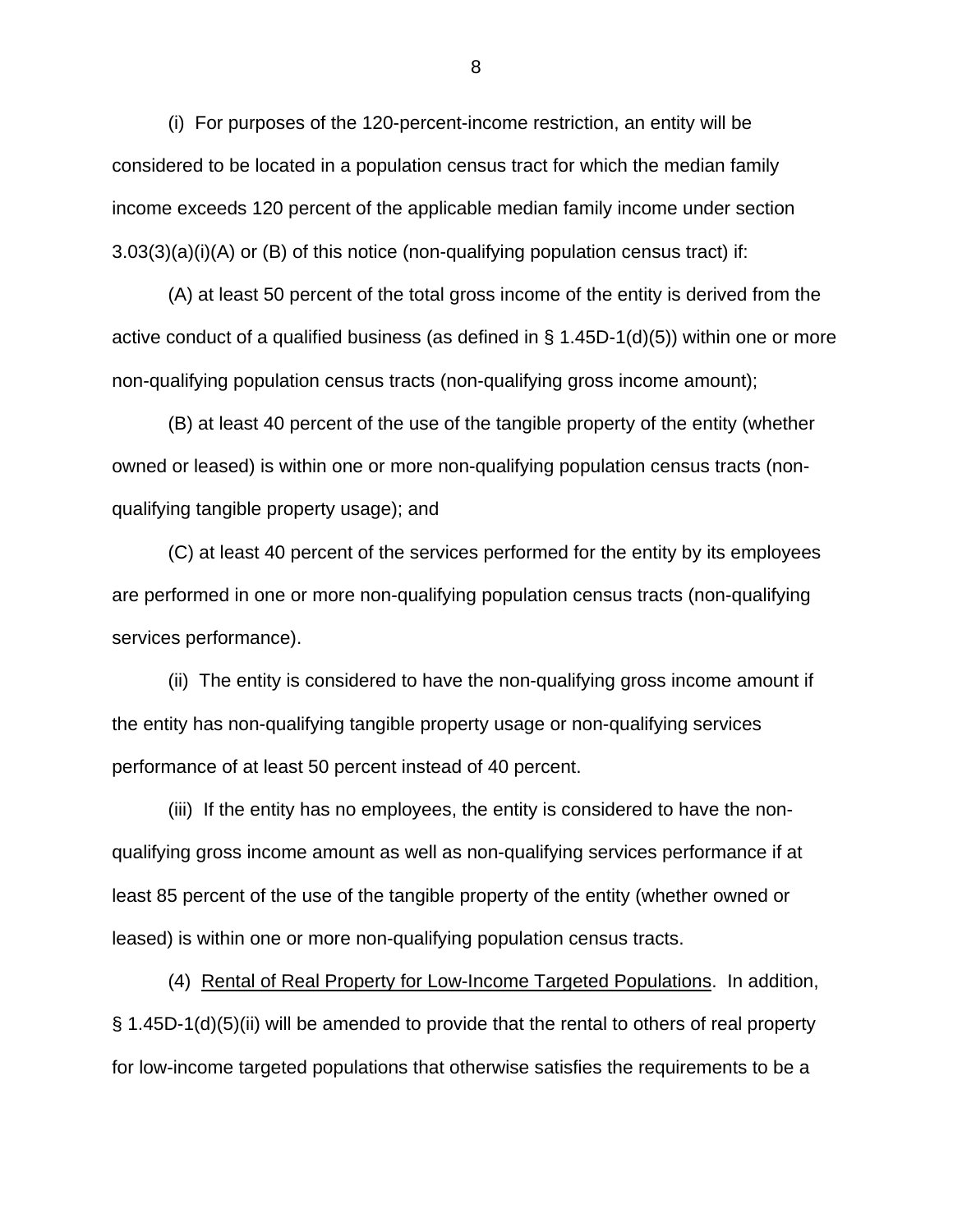qualified business will be treated as located in a low-income community if at least 50 percent of the entity's total gross income is derived from rentals to individuals who are low-income persons for purposes of section 45D(e)(2) and/or to a QALICB that meets the requirements for low-income targeted populations under section 3.03(2)(a)(i) or (ii) and 3.03(2)(b) of this notice.

.04 Individuals who Otherwise Lack Adequate Access to Loans or Equity Investments.

(1) In general. Section 3.04 of this notice may be applied only with regard to QLICIs made under the increase in the new markets tax credit limitation pursuant to § 1400N(m)(2). Therefore, only CDEs with a significant mission of recovery and redevelopment of the GO Zone that receive an allocation from the increase described in § 1400N(m)(2) may make QLICIs from that allocation pursuant to the rules in section 3.04 of this notice.

(2) GO Zone Targeted Population. For purposes of targeted populations under § 45D(e)(2), an individual is considered to otherwise lack adequate access to loans or equity investments only if the individual was displaced from his or her principal residence as a result of Hurricane Katrina and/or the individual lost his or her principal source of employment as a result of Hurricane Katrina (GO Zone Targeted Population). In order to meet this definition, the individual's principal residence or principal source of employment, as applicable, must have been located in a population census tract within the GO Zone that contains one or more areas designated by FEMA as flooded, having sustained extensive damage, or having sustained catastrophic damage as a result of Hurricane Katrina.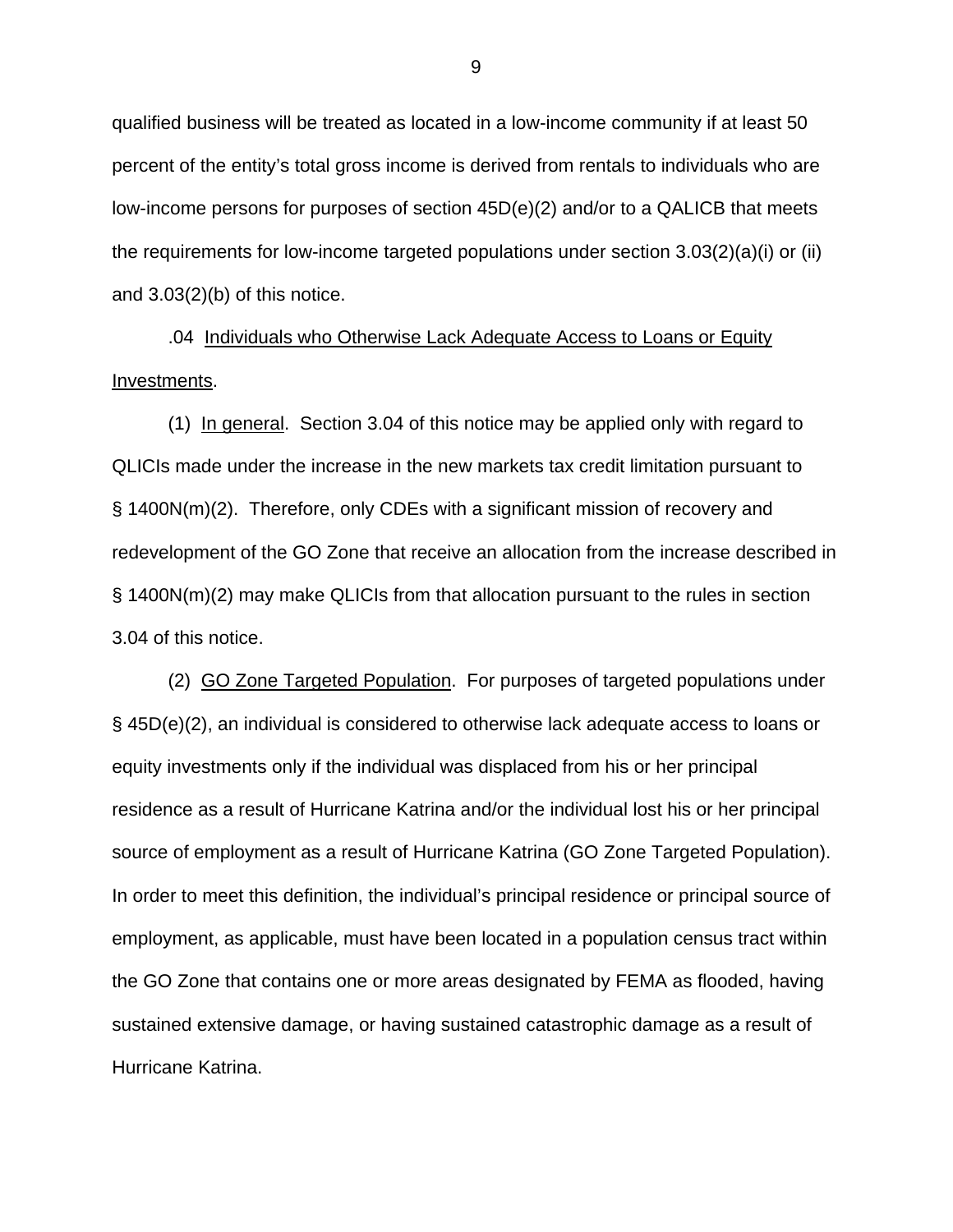(3) QALICB Requirements for the GO Zone Targeted Population.

(a) In general. Section  $1.45D-1(d)(4)(A)$ , (B), and (C) will be amended to provide that a QALICB for the GO Zone Targeted Population, with respect to any taxable year, is a corporation (including a nonprofit corporation) or a partnership engaged in the active conduct of a qualified business as defined in  $\S$  1.45D-1(d)(5) if:

(i) at least 50 percent of the entity's total gross income for any taxable year is derived from sales, rentals, services, or other transactions with the GO Zone Targeted Population, low-income persons as defined in section 3.03 of this notice, or some combination thereof;

(ii) at least 40 percent of the entity's employees consist of the GO Zone Targeted Population, low-income persons as defined in section 3.03 of this notice, or some combination thereof; or

(iii) at least 50 percent of the entity is owned by the GO Zone Targeted Population, low-income persons as defined in section 3.03 of this notice, or some combination thereof.

(b) Location.

(i) In general. In order to be a QALICB under section  $3.04(3)$  of this notice, the entity must be located in a population census tract within the GO Zone that contains one or more areas designated by FEMA as flooded, having sustained extensive damage, or having sustained catastrophic damage as a result of Hurricane Katrina (qualifying population census tract).

(ii) Determination.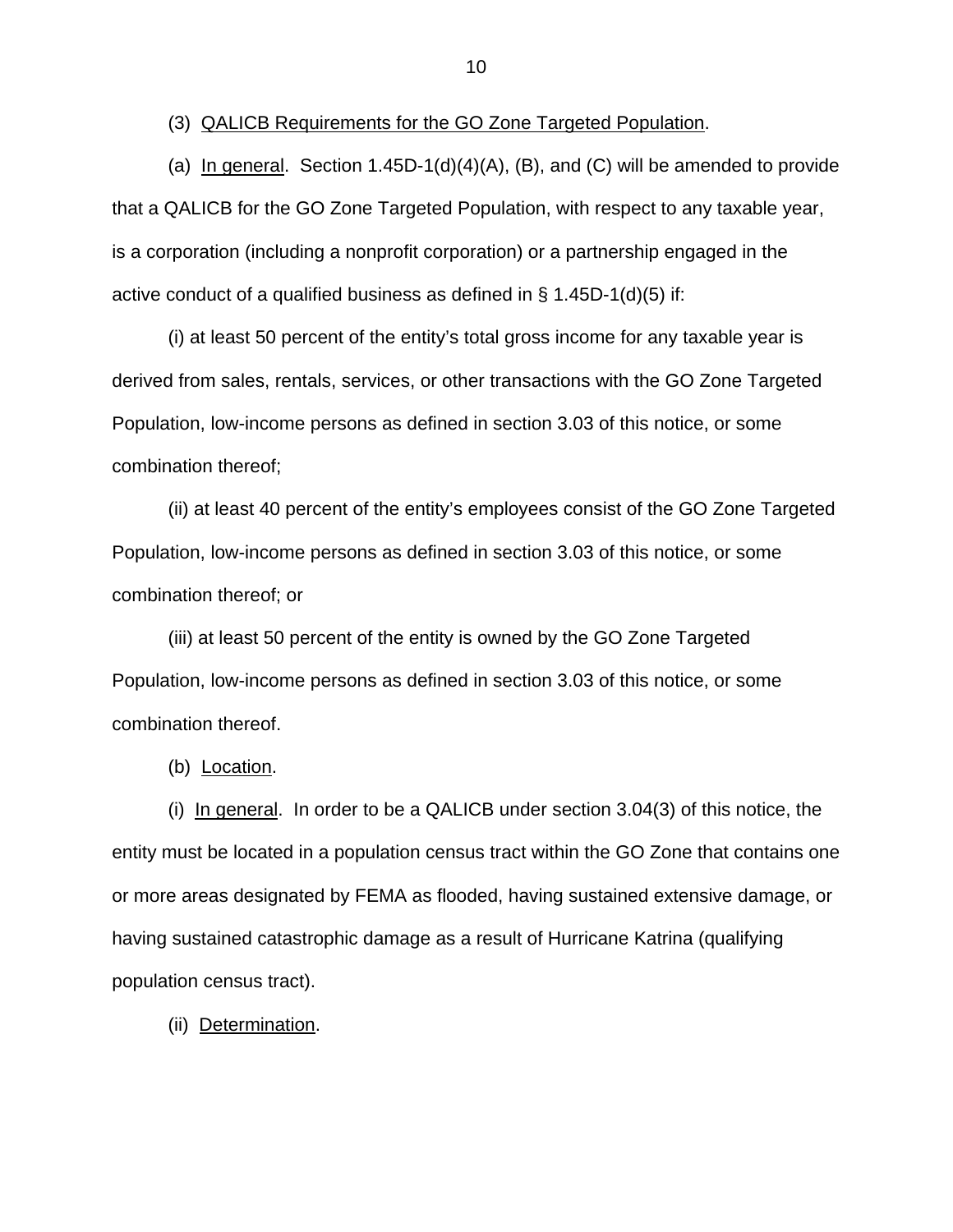(A) For purposes of the preceding paragraph, an entity will be considered to be located in a qualifying population census tract if:

(1) at least 50 percent of the total gross income of the entity is derived from the active conduct of a qualified business (as defined in  $\S$  1.45D-1(d)(5)) within one or more qualifying population census tracts (gross income requirement);

(2) at least 40 percent of the use of the tangible property of the entity (whether owned or leased) is within one or more qualifying population census tracts (use of tangible property requirement); and

 $(3)$  at least 40 percent of the services performed for the entity by its employees are performed in one or more qualifying population census tracts (services performed requirement).

(B) The entity is deemed to satisfy the gross income requirement if the entity meets either the use of tangible property requirement or the services performed requirement of at least 50 percent instead of 40 percent.

(C) If the entity has no employees, the entity is deemed to satisfy the services performed requirement as well as the gross income requirement if at least 85 percent of the use of the tangible property of the entity (whether owned or leased) is within one or more qualifying population census tracts.

(4) 200-Percent-Income Restriction.

(a) In general.

(i) In no case will an entity be treated as a QALICB under section 3.04 of this notice if the entity is located in a population census tract for which the median family income exceeds 200 percent of: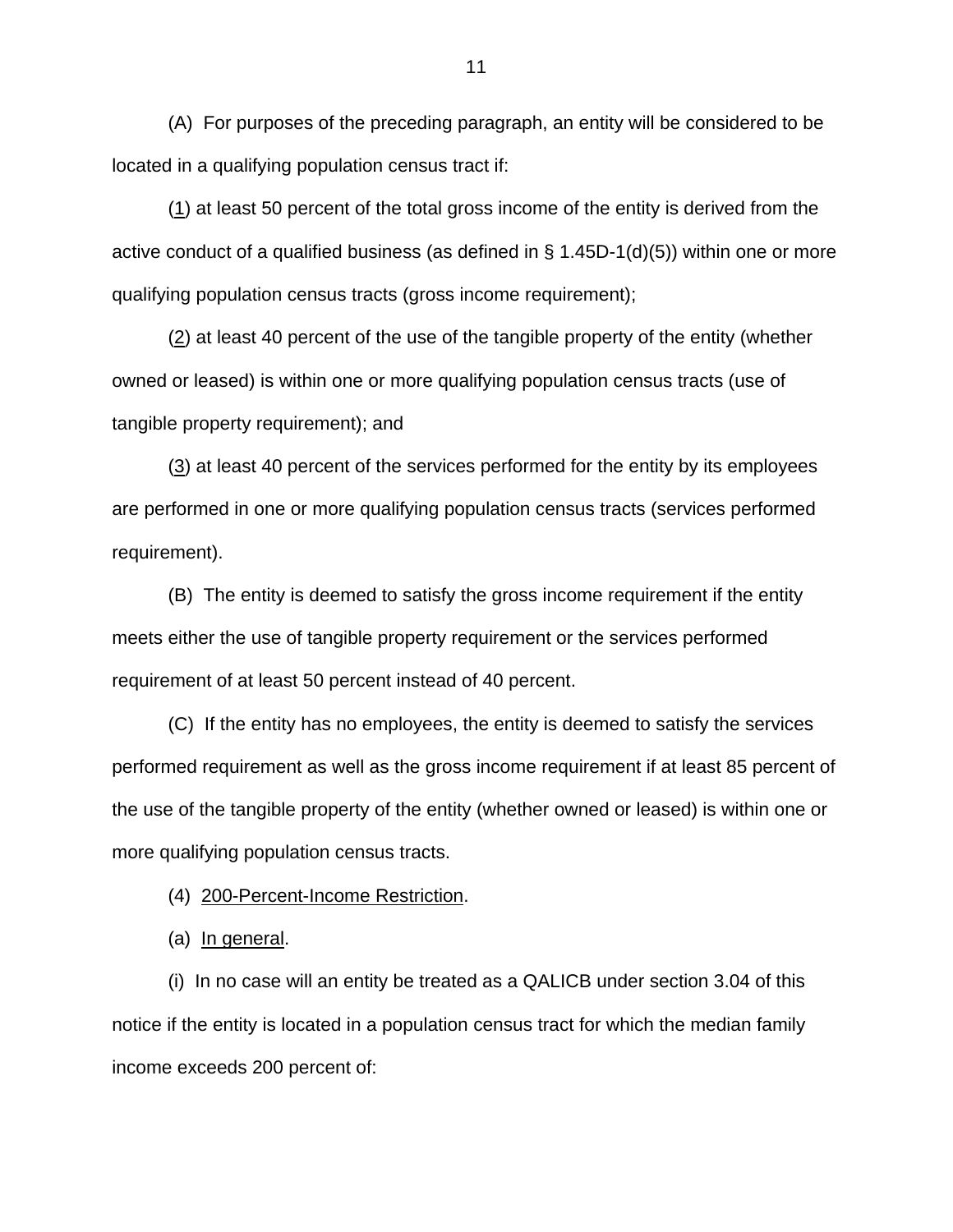(A) in the case of a tract not located within a metropolitan area, the statewide median family income, or

(B) in the case of a tract located within a metropolitan area, the greater of statewide median family income or metropolitan area median family income (200 percent-income restriction).

(ii) The 200-percent-income restriction shall not apply to an entity located within a population census tract with a population of less than 2,000 if such tract is not located in a metropolitan area.

(iii) The 200-percent-income restriction shall not apply to an entity located within a population census tract with a population of less than 2,000 if such tract is located in a metropolitan area and more than 75 percent of the tract is zoned for commercial or industrial use.

(b) Population Census Tract Location.

(i) For purposes of the 200-percent-income restriction, an entity will be considered to be located in a population census tract for which the median family income exceeds 200 percent of the applicable median family income under section  $3.04(4)(a)(i)(A)$  or (B) of this notice (non-qualifying population census tract) if:

(A) at least 50 percent of the total gross income of the entity is derived from the active conduct of a qualified business (as defined in § 1.45D-1(d)(5)) within one or more non-qualifying population census tracts (non-qualifying gross income amount);

(B) at least 40 percent of the use of the tangible property of the entity (whether owned or leased) is within one or more non-qualifying population census tracts (nonqualifying tangible property usage); and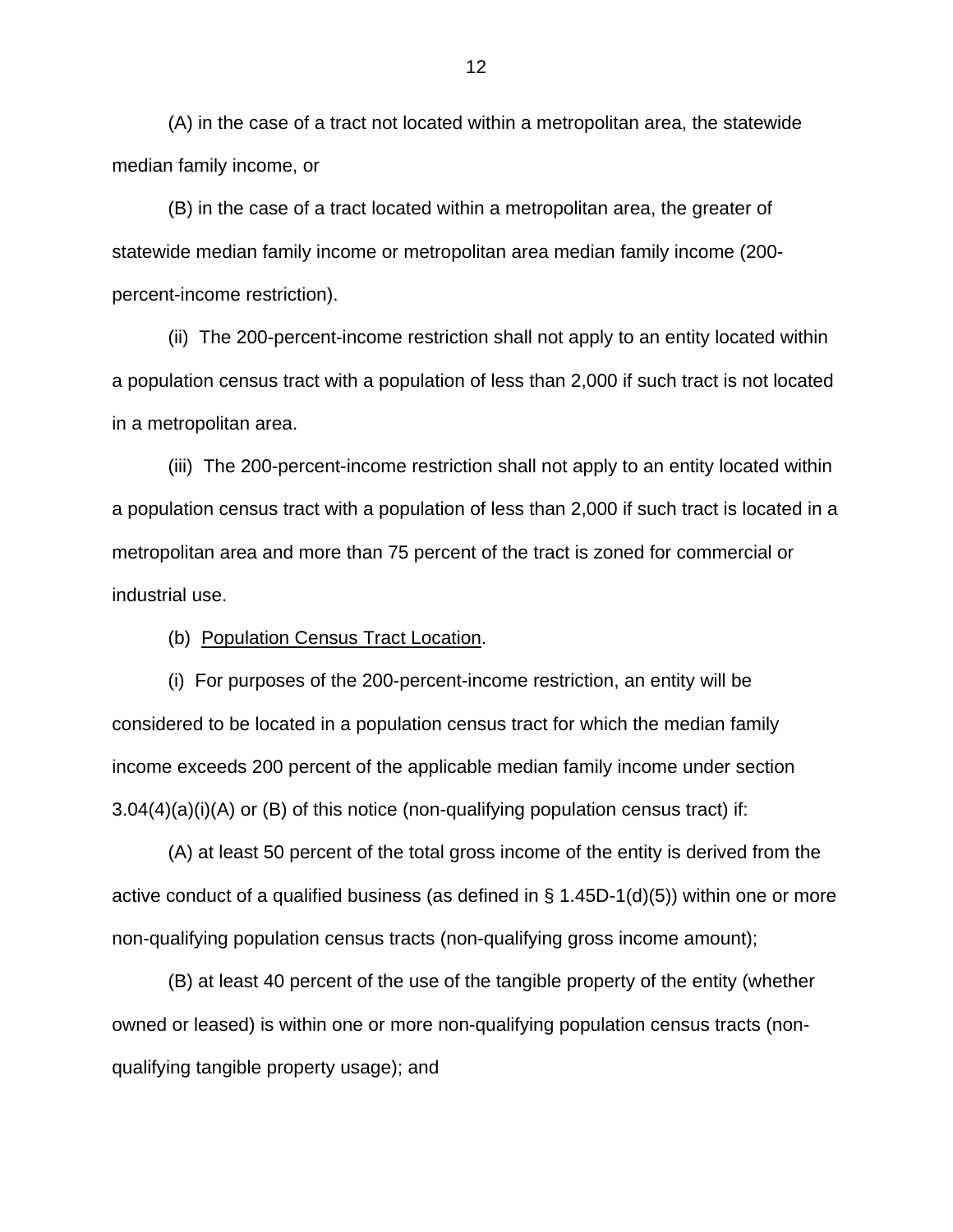(C) at least 40 percent of the services performed for the entity by its employees are performed in one or more non-qualifying population census tracts (non-qualifying services performance).

(ii) The entity is considered to have the non-qualifying gross income amount if the entity has non-qualifying tangible property usage or non-qualifying services performance of at least 50 percent instead of 40 percent.

(iii) If the entity has no employees, the entity is considered to have the nonqualifying gross income amount as well as non-qualifying services performance if at least 85 percent of the use of the tangible property of the entity (whether owned or leased) is within one or more non-qualifying population census tracts.

(5) Rental of Real Property for the GO Zone Targeted Population. In addition, § 1.45D-1(d)(5)(ii) will be amended to provide that the rental to others of real property for the GO Zone Targeted Population that otherwise satisfies the requirements to be a qualified business will be treated as located in a low-income community if at least 50 percent of the entity's total gross income is derived from rentals to the GO Zone Targeted Population, low-income persons as defined in section 3.03 of this notice, or some combination thereof and/or to a QALICB that meets the requirements for the GO Zone Targeted Population under section 3.04(3)(a)(i) or (ii) of this notice.

#### SECTION 4. EFFECTIVE DATE

The regulations will be revised to incorporate the guidance set forth in this notice. Taxpayers may rely on this notice for designations made by the Secretary after October 22, 2004. Therefore, taxpayers may apply section 3.03 of this notice for all